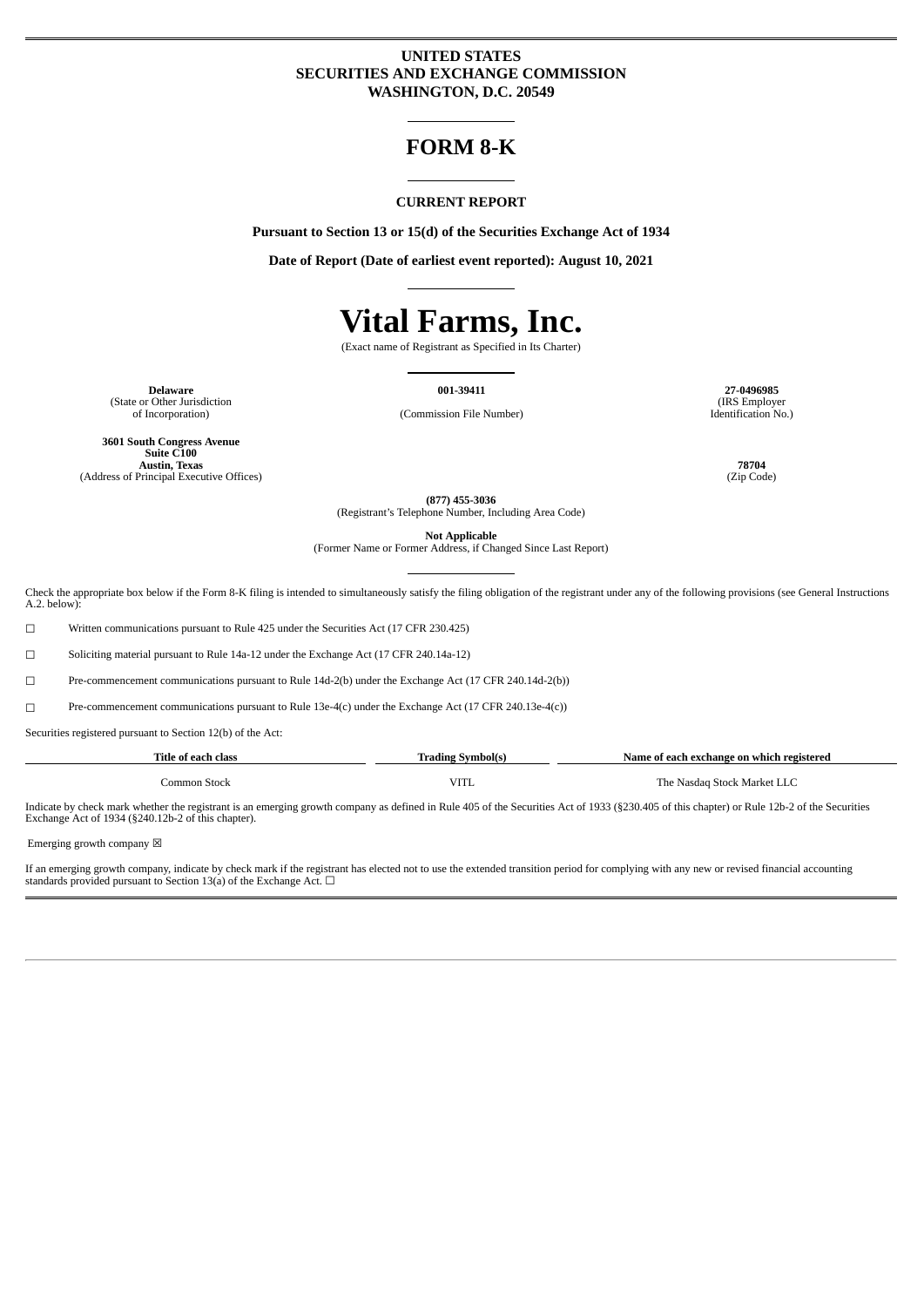#### **Item 2.02 Results of Operations and Financial Condition.**

On August 10, 2021, Vital Farms, Inc. (the "Company") issued a press release announcing its financial results for the fiscal quarter ended June 27, 2021. A copy of the press release is furnished as Exhibit 99.1 to this Current Report on Form 8-K and is incorporated herein by reference.

The information provided in this Form 8-K, including Exhibit 99.1 hereto, shall not be deemed "filed" for purposes of Section 18 of the Securities Exchange Act of 1934, as amended (the "Exchange Act"), or otherwise subject to the liabilities of that section, nor shall it be deemed incorporated by reference into any of the Company's filings under the Securities Act of 1933, as amended, or the Exchange Act, except as expressly set forth by specific reference in such filing.

#### **Item 9.01 Financial Statements and Exhibits.**

*(d) Exhibits*

| Exhibit No. | Description                                                                 |
|-------------|-----------------------------------------------------------------------------|
| 99.1        | Press Release, dated August 10, 2021                                        |
| 104         | Cover Page Interactive Data File (embedded within the Inline XBRL document) |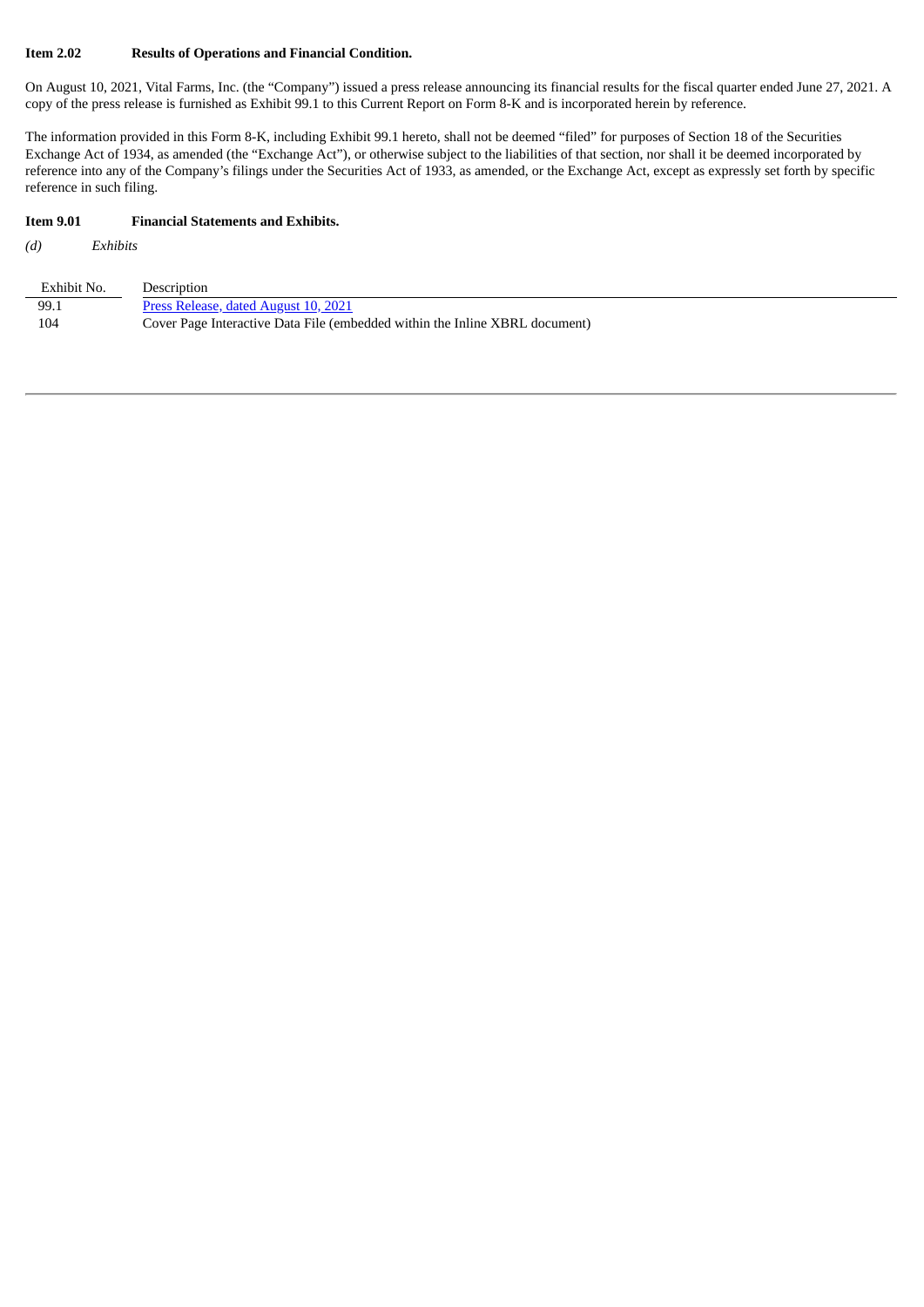## **SIGNATURES**

Pursuant to the requirements of the Securities Exchange Act of 1934, the Registrant has duly caused this report to be signed on its behalf by the undersigned hereunto duly authorized.

# **Vital Farms, Inc.**

Dated: August 10, 2021 By: /s/ Bo Meissner

Bo Meissner *Chief Financial Officer*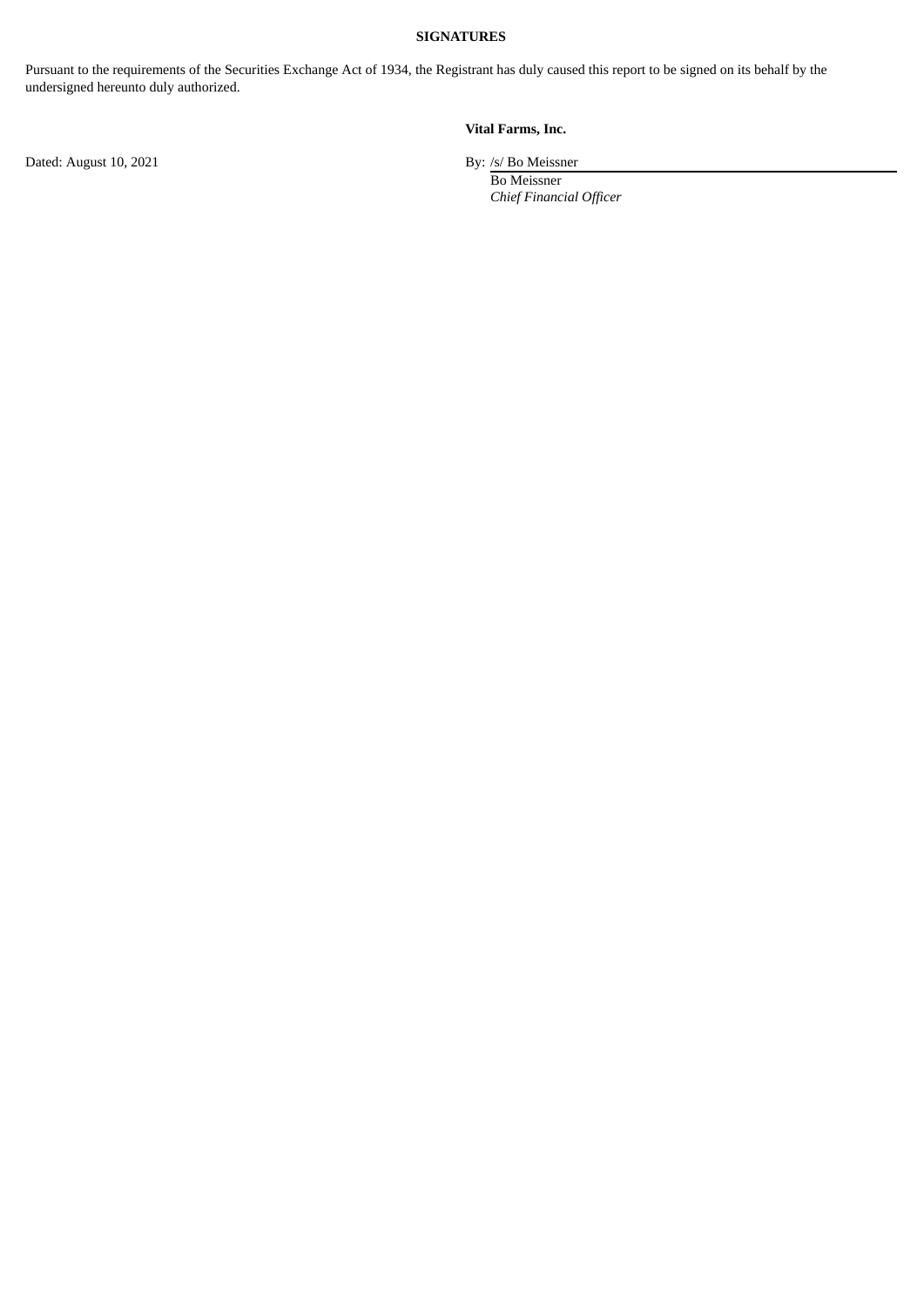## **Vital Farms Reports Second Quarter 2021 Financial Results**

*Record Net Revenue of \$60.3 million Increasing Capacity Across Farmer Network Egg Central Station Expansion on Track for Mid-2022 Completion*

<span id="page-3-0"></span>**AUSTIN, TX – August 10, 2021 –** Vital Farms (Nasdaq: VITL), a Certified B Corporation that offers a range of ethically produced pastureraised foods nationwide, today reported financial results for its second quarter ended June 27, 2021.

- 2Q 2021 Net Revenue increases 1.7% to \$60.3 million
- 2Q 2021 Net Income of \$3.9 million
- 2Q 2021 Adjusted EBITDA of \$5.1 million1

"We are very pleased with our second quarter results, as we posted the highest quarterly revenue in company history. We achieved positive net revenue growth, lapping the 84% growth during this period last year which was driven by COVID-19 pantry loading," said Russell Diez-Canseco, President and CEO, Vital Farms. "We continue to exceed our original growth targets, both by implementing strategic marketing initiatives that drove household penetration to over 5.5 million households and by building collaborative retail relationships that grew retail distribution to over 17,250 stores. We grew our food service business with the addition of new regional concepts, and just introduced two new product innovations, Breakfast Bars and Spreadable Tub Pasture-Raised Butter with Sea Salt and Avocado Oil."

Diez-Canseco continued, "The sustained growth Vital Farms has demonstrated in our first year as a public company is a testament to investments we've made in our crew members, in increasing capacity across our farmer network, which now stands at over 225 family farms, and in the further expansion of Egg Central Station, our egg washing and packing facility. Looking ahead, we believe we are well-positioned for the future and will continue to execute our plan of investing across the business to further drive growth and fulfill our mission to bring ethical food to the table."

#### **For the Three Months Ended June 27, 2021**

**Net revenue** was \$60.3 million in the second quarter of 2021, compared to \$59.3 million in the second quarter of 2020. Our revenues grew 36.7% on a two-year compound annual growth rate, which we believe better demonstrates the growth trajectory of the business as it eliminates the one-time impact of COVID-19-related pantry loading in the year-ago period. Growth in net revenue in the second quarter of 2021 was driven primarily by continued growth in egg-related sales driven by increased household penetration and new distribution gains at both new and existing retail partners.

**Gross profit** was \$21.9 million, or 36.4% of net revenue, in the second quarter of 2021, compared to \$22.7 million in the prior year period. The change in gross profit was attributable to an increase in promotional spending with the return to a more normal cadence of industry activity as we lap an unprecedented period in the second quarter of 2020, which saw little to no promotion. We also experienced higher grain input costs on shell eggs.

**Income from operations** in the second quarter of 2021 was \$3.0 million, compared to \$9.1 million in the second quarter of the prior year. The change in income from operations was primarily due to incremental costs associated with becoming a public company, higher freight costs, and incremental marketing investments.

**Net income** was \$3.9 million in the second quarter of 2021 compared to \$6.0 million in the prior year period.

**Net income per diluted share** was \$0.09 compared to \$0.16 per diluted share in the prior year quarter.

**Adjusted EBITDA** was \$5.1 million in the second quarter of 2021, compared to \$9.3 million in the second quarter of 2020, primarily due to incremental costs from becoming a public company, higher freight costs,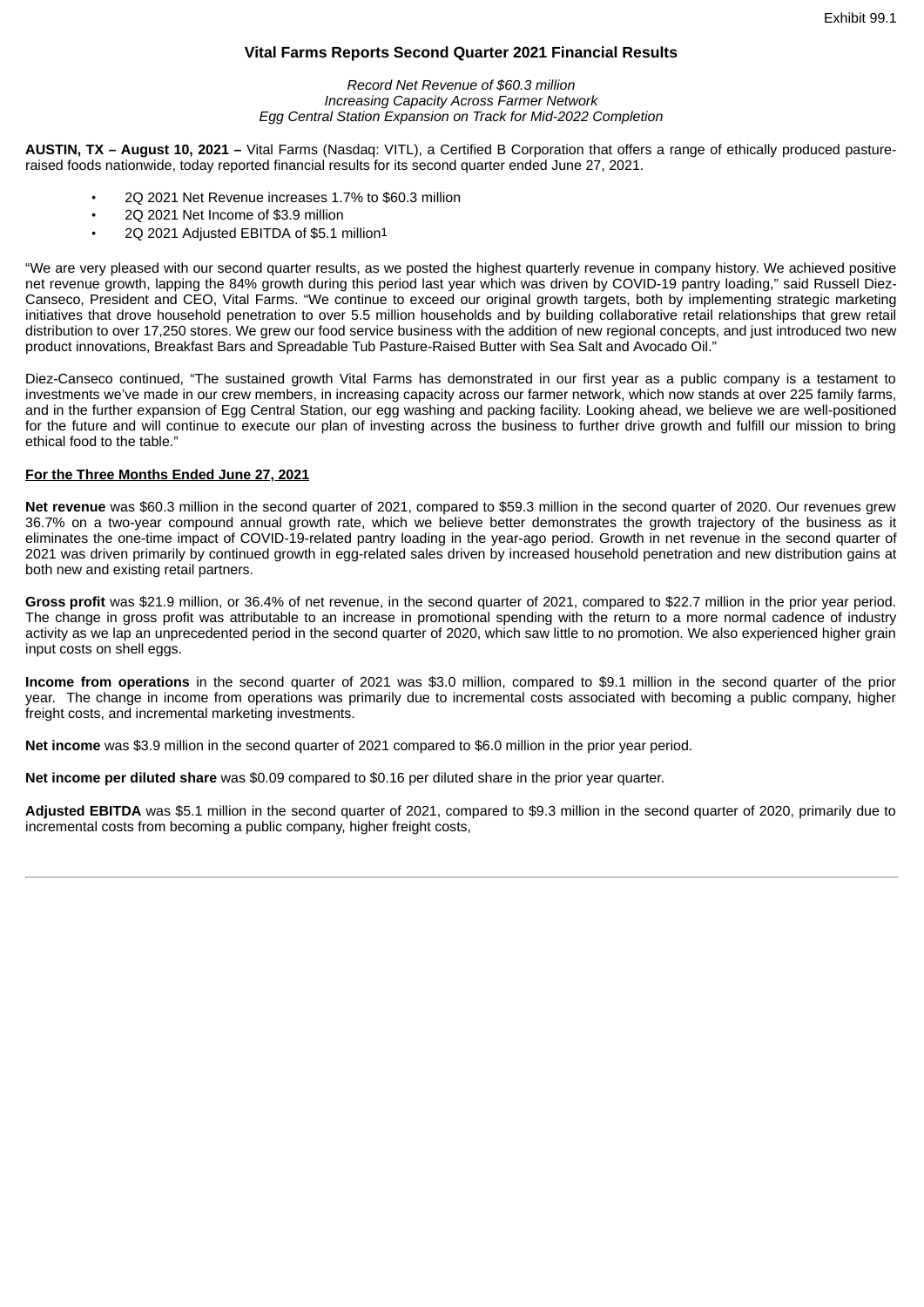and incremental marketing investments. 1Adjusted EBITDA is a non-GAAP financial measure defined under "Non-GAAP Financial Measures," and is reconciled to net income, its closest comparable GAAP measure, at the end of this release.

#### **Balance Sheet and Cash Flow Highlights**

**Vital Farms' cash and cash equivalents and investment securities** were \$106.3 million as of June 27, 2021, and we had no outstanding debt. Net cash provided by operating activities was \$15.0 million in the quarter ended June 27, 2021, compared to \$17.7 million during the prior year period.

**Capital expenditures** totaled \$7.8 million for the 26-weeks ended June 27, 2021, compared to \$5.4 million in the prior year period.

Bo Meissner, Chief Financial Officer commented, "We are pleased with our record second quarter revenue and our two-year CAGR of 36.7%, as well as our overall financial performance in the first half of the year. We will continue to invest behind our growth strategy with the goal of driving meaningful net revenue growth as we provide honest food to more and more families across the U.S."

#### **Update on Fiscal 2021 Outlook**

Vital Farms' guidance continues to assume that there are no additional significant disruptions to the supply chain, or its customers or consumers, including any issues from adverse macroeconomic factors.

- For the full year 2021, management is reaffirming guidance for net revenue between \$246 to \$253 million, an increase of 15-18% compared to 2020.
- Management is also reaffirming its expectation that Adjusted EBITDA will be in the range of \$7 to \$9 million for the full year 2021.

Vital Farms cannot provide a reconciliation between its forecasted Adjusted EBITDA and net revenue metrics without unreasonable effort due to the unavailability of reliable estimates for certain items. These items are not within our control and may vary greatly between periods and could significantly impact future financial results.

#### **Conference Call and Webcast Details**

Vital Farms will host a conference call and webcast at 8:30 a.m. ET today to discuss the results. The live conference call can be accessed by dialing (833) 519-1233 from the U.S. or (914) 800-3806 internationally and using access code 4665467. Alternatively, participants may access the live webcast on the Vital Farms Investor Relations website at https://investors.vitalfarms.com under "Events." The webcast will be archived in 30 days.

#### **About Vital Farms**

Vital Farms, a Certified B Corporation, offers a range of ethically produced pasture-raised foods nationwide. Started on a single farm in Austin, Texas, in 2007, Vital Farms is now a national consumer brand that works with over 225 small family farms and is the leading U.S. brand of pasture-raised eggs and butter by retail dollar sales. Vital Farms' ethics are exemplified by its focus on the humane treatment of farm animals and sustainable farming practices. In addition, as a Delaware Public Benefit Corporation, Vital Farms prioritizes the long-term benefits of each of its stakeholders, including farmers and suppliers, customers and consumers, communities and the environment, and crew members and stockholders. Vital Farms' pasture-raised products, including shell eggs, butter, hard-boiled eggs, ghee, egg bites and liquid whole eggs, are sold in over 17,250 stores nationwide. For more information, visit www.vitalfarms.com.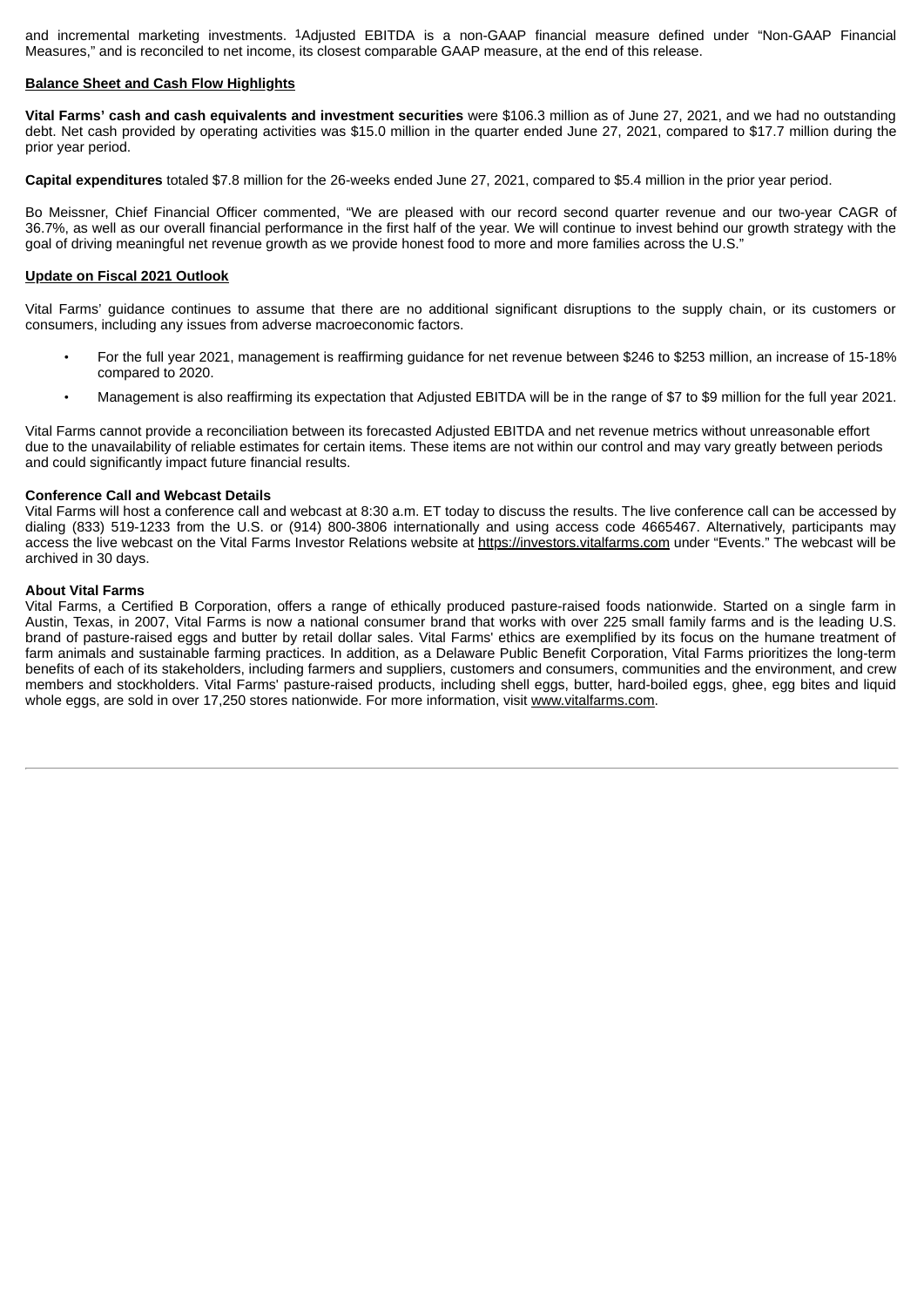#### **Forward-Looking Statements**

This press release and the earnings call referencing this press release contain "forward-looking" statements, as that term is defined under the federal securities laws, including but not limited to statements regarding Vital Farms' market opportunity, anticipated growth, and future financial performance, including management's outlook for fiscal year 2021. These forward-looking statements are based on Vital Farms' current assumptions, expectations and beliefs and are subject to substantial risks, uncertainties, assumptions and changes in circumstances that may cause Vital Farms' actual results, performance or achievements to differ materially from those expressed or implied in any forwardlooking statement.

The risks and uncertainties referred to above include, but are not limited to: the effects of the current COVID-19 pandemic on Vital Farms' supply chain, the demand for its products, and on overall economic conditions and consumer confidence and spending levels; Vital Farms' expectations regarding its revenue, expenses and other operating results; Vital Farms' ability to acquire new customers, to successfully retain existing customers and to attract and retain its suppliers, distributors and co-manufacturers; Vital Farms' ability to sustain or increase our profitability; Vital Farms' ability to procure sufficient high quality eggs, butter and other raw materials; real or perceived quality with Vital Farms' products or other issues that adversely affect Vital Farms' brand and reputation; changes in the tastes and preferences of consumers; the financial condition of, and Vital Farms' relationships with, its suppliers, co-manufacturers, distributors, retailers and foodservice customers, as well as the health of the foodservice industry generally; the ability of Vital Farms' suppliers and comanufacturers to comply with food safety, environmental or other laws or regulations; future investments in its business, anticipated capital expenditures and estimates regarding capital requirements; the costs and success of marketing efforts. Vital Farms' ability to effectively manage its growth and to compete effectively with existing competitors and new market entrants; the potential negative impact of Vital Farms' focus on a specific public benefit purpose and producing a positive effect for society on its financial performance; seasonality; and the growth rates of the markets in which Vital Farms competes.

These risks and uncertainties are more fully described in Vital Farms' filings with the Securities and Exchange Commission, including in the section entitled "Risk Factors" in its Quarterly Report on Form 10-Q for the fiscal quarter ended March 27, 2021 and other filings and reports that Vital Farms may file from time to time with the SEC. Moreover, Vital Farms operates in a very competitive and rapidly changing environment. New risks emerge from time to time. It is not possible for management to predict all risks, nor can Vital Farms assess the impact of all factors on its business or the extent to which any factor, or combination of factors, may cause actual results to differ materially from those contained in any forward-looking statements Vital Farms may make. In light of these risks, uncertainties and assumptions, Vital Farms cannot guarantee future results, levels of activity, performance, achievements, or events and circumstances reflected in the forwardlooking statements will occur. Forward-looking statements represent managements' beliefs and assumptions only as of the date of this press release. Vital Farms disclaims any obligation to update forward-looking statements except as required by law.

#### **Contacts:**

Media: Nisha Devarajan Nisha.Devarajan@vitalfarms.com

Investors: Matt Siler Matt.Siler@vitalfarms.com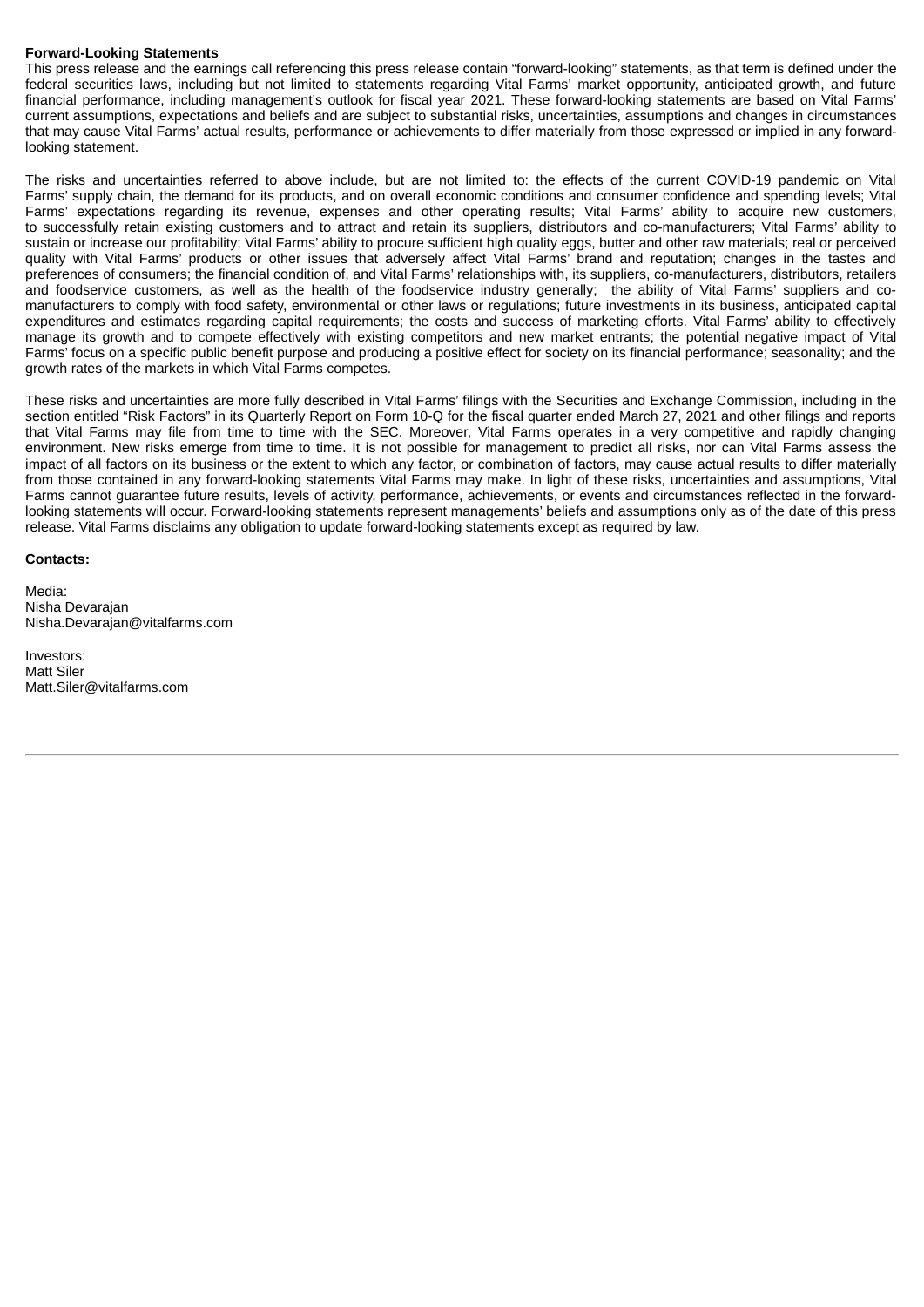#### **VITAL FARMS, INC. CONDENSED CONSOLIDATED STATEMENTS OF OPERATIONS (Amounts in thousands, except share amounts) (Unaudited)**

|                                                                         | 13-Weeks Ended |                         |    |                         | 26-Weeks Ended |                         |    |                         |  |
|-------------------------------------------------------------------------|----------------|-------------------------|----|-------------------------|----------------|-------------------------|----|-------------------------|--|
|                                                                         |                | <b>June 27,</b><br>2021 |    | <b>June 28,</b><br>2020 |                | <b>June 27,</b><br>2021 |    | <b>June 28,</b><br>2020 |  |
| Net revenue                                                             | \$             | 60,324                  |    | 59,341                  | \$             | 118,869                 | \$ | 106,920                 |  |
| Cost of goods sold                                                      |                | 38,391                  |    | 36,643                  |                | 75,606                  |    | 68,367                  |  |
| Gross profit                                                            |                | 21,933                  |    | 22,698                  |                | 43,263                  |    | 38,553                  |  |
| Operating expenses:                                                     |                |                         |    |                         |                |                         |    |                         |  |
| Selling, general and administrative                                     |                | 13,544                  |    | 9,970                   |                | 26,726                  |    | 19,648                  |  |
| Shipping and distribution                                               |                | 5,374                   |    | 3,666                   |                | 10,437                  |    | 6,940                   |  |
| Total operating expenses                                                |                | 18,918                  |    | 13,636                  |                | 37,163                  |    | 26,588                  |  |
| Income from operations                                                  |                | 3,015                   |    | 9,062                   |                | 6,100                   |    | 11,965                  |  |
| Other income (expense), net:                                            |                |                         |    |                         |                |                         |    |                         |  |
| Interest expense                                                        |                | (13)                    |    | (97)                    |                | (31)                    |    | (255)                   |  |
| Other income (expense), net                                             |                | 186                     |    | (181)                   |                | 297                     |    | (161)                   |  |
| Total other income (expense), net                                       |                | 173                     |    | (278)                   |                | 266                     |    | (416)                   |  |
| Net income before income taxes                                          |                | 3,188                   |    | 8,784                   |                | 6,366                   |    | 11,549                  |  |
| Provision (benefit) for income taxes                                    |                | (695)                   |    | 2,848                   |                | (999)                   |    | 3,679                   |  |
| Net income                                                              |                | 3,883                   |    | 5,936                   |                | 7,365                   |    | 7,870                   |  |
| Less: Net loss attributable to noncontrolling<br>interests              |                | (24)                    |    | (28)                    |                | (34)                    |    | (39)                    |  |
| Net income attributable to Vital Farms, Inc.<br>common stockholders     | \$             | 3,907                   | \$ | 5,964                   | \$             | 7,399                   | \$ | 7,909                   |  |
| Net income per share attributable to Vital Farms,<br>Inc. stockholders: |                |                         |    |                         |                |                         |    |                         |  |
| Basic:                                                                  | \$             | 0.10                    | \$ | 0.23                    | \$             | 0.19                    | \$ | 0.30                    |  |
| Diluted:                                                                | \$             | 0.09                    | \$ | 0.16                    | \$             | 0.17                    | \$ | 0.21                    |  |
| Weighted average common shares outstanding:                             |                |                         |    |                         |                |                         |    |                         |  |
| Basic:                                                                  |                | 40,000,136              |    | 26,007,459              |                | 39,767,127              |    | 25,974,873              |  |
| Diluted:                                                                |                | 43,375,668              |    | 37,896,742              |                | 43,444,101              |    | 37,755,675              |  |
|                                                                         |                |                         |    |                         |                |                         |    |                         |  |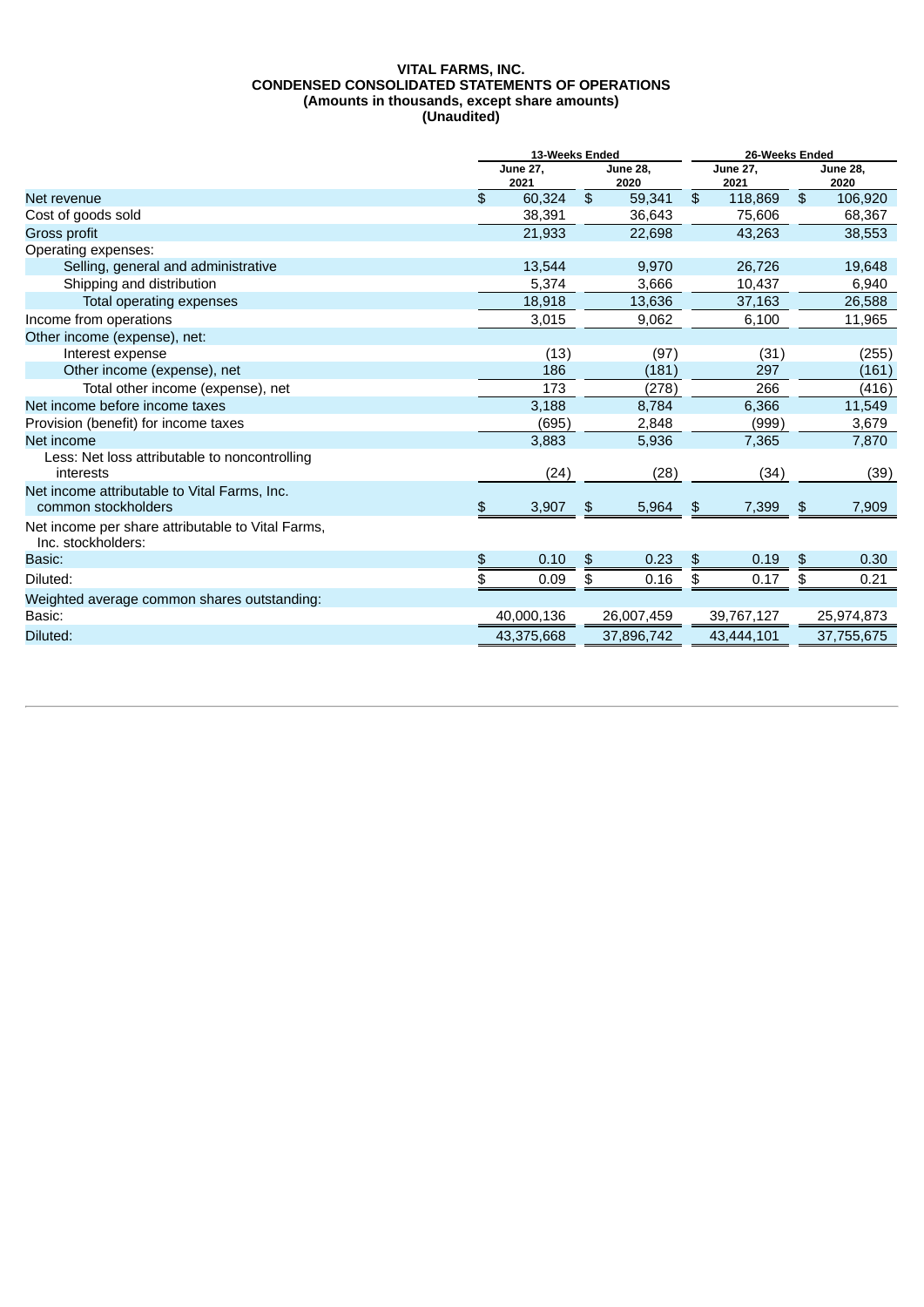#### **VITAL FARMS, INC. CONDENSED CONSOLIDATED BALANCE SHEETS (Amounts in thousands, except share amounts)**

|                                                                                                                                                                                                      |                | <b>June 27,</b><br>2021 | December 27,<br>2020 |           |  |
|------------------------------------------------------------------------------------------------------------------------------------------------------------------------------------------------------|----------------|-------------------------|----------------------|-----------|--|
|                                                                                                                                                                                                      |                | (Unaudited)             |                      |           |  |
| <b>Assets</b>                                                                                                                                                                                        |                |                         |                      |           |  |
| Current assets:                                                                                                                                                                                      |                |                         |                      |           |  |
| Cash and cash equivalents                                                                                                                                                                            | $\mathfrak{P}$ | 37,349                  | \$                   | 29,544    |  |
| Investment securities                                                                                                                                                                                |                | 68,988                  |                      | 68,357    |  |
| Accounts receivable, net                                                                                                                                                                             |                | 18,137                  |                      | 20,934    |  |
| Inventories                                                                                                                                                                                          |                | 13,719                  |                      | 12,902    |  |
| Income taxes receivable                                                                                                                                                                              |                | 1,368                   |                      | 1,554     |  |
| Prepaid expenses and other current assets                                                                                                                                                            |                | 1,913                   |                      | 3,965     |  |
| Total current assets                                                                                                                                                                                 |                | 141,474                 |                      | 137,256   |  |
| Property, plant and equipment, net                                                                                                                                                                   |                | 36,330                  |                      | 30,118    |  |
| Goodwill                                                                                                                                                                                             |                | 3,858                   |                      | 3,858     |  |
| Deposits                                                                                                                                                                                             |                | 46                      |                      | 142       |  |
| <b>Total assets</b>                                                                                                                                                                                  | \$             | 181,708                 | \$                   | 171,374   |  |
| Liabilities, Redeemable Noncontrolling Interest and Stockholders'<br>Equity                                                                                                                          |                |                         |                      |           |  |
| <b>Current liabilities:</b>                                                                                                                                                                          |                |                         |                      |           |  |
| Accounts payable                                                                                                                                                                                     | \$             | 15,902                  | \$                   | 15,489    |  |
| <b>Accrued liabilities</b>                                                                                                                                                                           |                | 10,453                  |                      | 9,845     |  |
| Lease obligation, current                                                                                                                                                                            |                | 482                     |                      | 471       |  |
| Contingent consideration, current                                                                                                                                                                    |                | 58                      |                      | 109       |  |
| <b>Total current liabilities</b>                                                                                                                                                                     |                | 26,895                  |                      | 25,914    |  |
| Lease obligation, net of current portion                                                                                                                                                             |                | 83                      |                      | 327       |  |
| Contingent consideration, non-current                                                                                                                                                                |                | 0                       |                      | 18        |  |
| Deferred tax liabilities, net                                                                                                                                                                        |                | 1,340                   |                      | 2,537     |  |
| Other liability, non-current                                                                                                                                                                         |                | 192                     |                      | 192       |  |
| <b>Total liabilities</b>                                                                                                                                                                             |                | 28.510                  |                      | 28.988    |  |
| Commitments and contingencies (Note 15)                                                                                                                                                              |                |                         |                      |           |  |
| Redeemable noncontrolling interest                                                                                                                                                                   |                | 175                     |                      | 175       |  |
| Stockholders' equity:                                                                                                                                                                                |                |                         |                      |           |  |
| Common stock, \$0.0001 par value per share, 310,000,000 shares<br>authorized as of June 27, 2021 (unaudited) and December 27, 2020;<br>40,153,228 and 39,444,040 shares issued and outstanding as of |                |                         |                      |           |  |
| June 27, 2021 (unaudited) and December 27, 2020, respectively                                                                                                                                        |                | 5                       |                      | 5         |  |
| Treasury stock, at cost, 5,494,918 common shares as of June 27, 2021<br>(unaudited) and December 27, 2020                                                                                            |                | (16, 276)               |                      | (16, 276) |  |
| Additional paid-in capital                                                                                                                                                                           |                | 147,808                 |                      | 144,311   |  |
| Retained earnings                                                                                                                                                                                    |                | 21,437                  |                      | 14,039    |  |
| Accumulated other comprehensive loss                                                                                                                                                                 |                | (79)                    |                      | (31)      |  |
| Total stockholders' equity attributable to Vital Farms, Inc.<br>stockholders                                                                                                                         |                | 152,895                 |                      | 142,048   |  |
| Noncontrolling interests                                                                                                                                                                             |                | 128                     |                      | 163       |  |
| Total stockholders' equity                                                                                                                                                                           | \$             | 153,023                 | \$                   | 142.211   |  |
| Total liabilities, redeemable noncontrolling interest, and<br>stockholders' equity                                                                                                                   | \$             | 181.708                 | \$                   | 171,374   |  |
|                                                                                                                                                                                                      |                |                         |                      |           |  |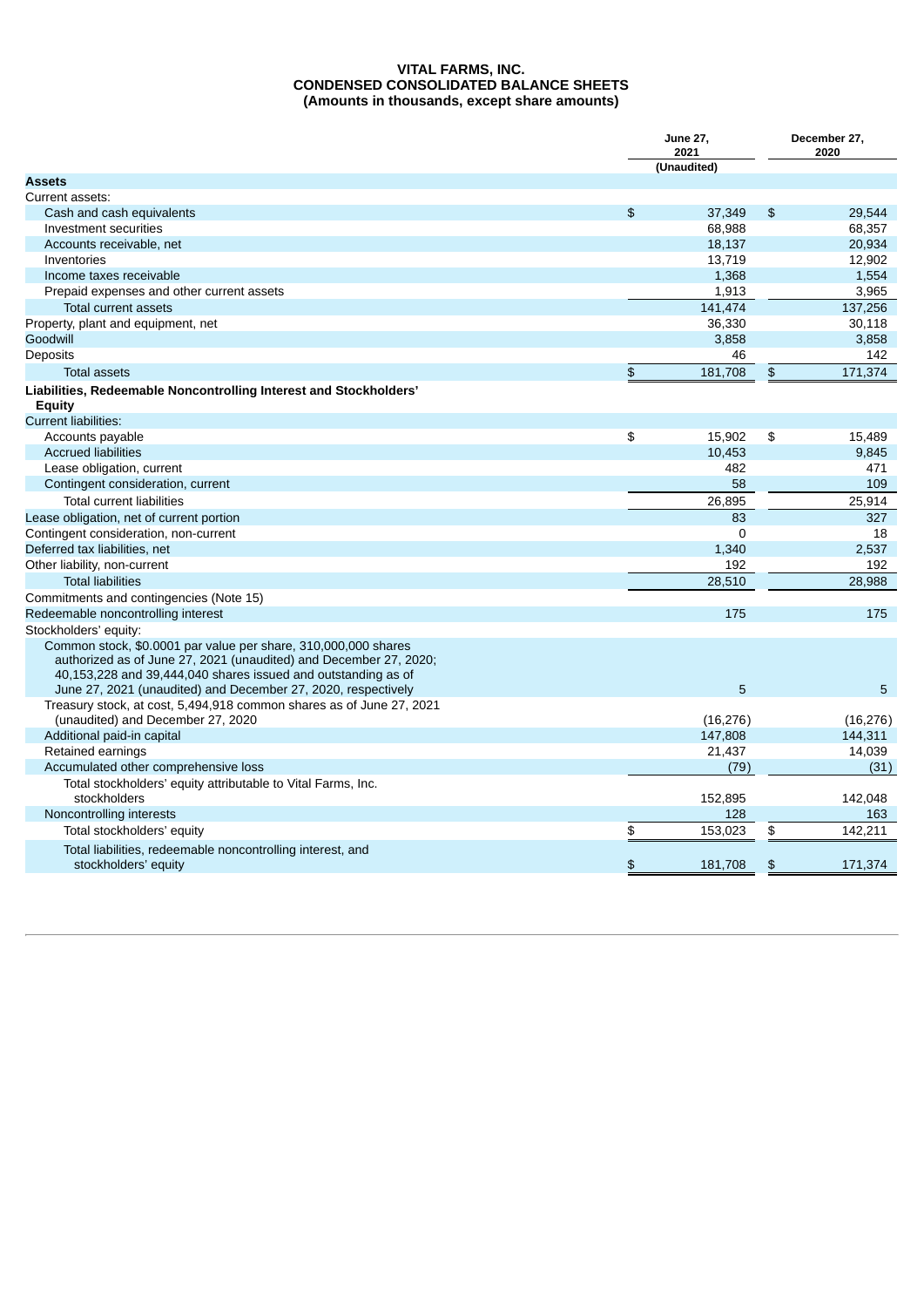#### **VITAL FARMS, INC. CONDENSED CONSOLIDATED STATEMENT OF CASH FLOWS (Amounts in thousands) (Unaudited)**

|                                                                                      |                | 26-Weeks Ended           |    |                         |  |
|--------------------------------------------------------------------------------------|----------------|--------------------------|----|-------------------------|--|
|                                                                                      |                | <b>June 27,</b><br>2021  |    | <b>June 28,</b><br>2020 |  |
| Cash flows provided by operating activities:                                         |                |                          |    |                         |  |
| Net income                                                                           | \$             | 7,365                    | \$ | 7,870                   |  |
| Adjustments to reconcile net income to net cash provided by operating<br>activities: |                |                          |    |                         |  |
| Depreciation and amortization                                                        |                | 1,620                    |    | 954                     |  |
| Bad debt recovery                                                                    |                | (67)                     |    | (150)                   |  |
| Stock-based compensation expense                                                     |                | 1.994                    |    | 744                     |  |
| Deferred taxes                                                                       |                | (1, 198)                 |    | 1,551                   |  |
| Other                                                                                |                | 180                      |    | 22                      |  |
| Changes in operating assets and liabilities:                                         |                |                          |    |                         |  |
| Accounts receivable                                                                  |                | 2.864                    |    | 241                     |  |
| Inventories                                                                          |                | (1,052)                  |    | 2,860                   |  |
| Income taxes (receivable) payable                                                    |                | 185                      |    | 1,970                   |  |
| Prepaid expenses and other current assets                                            |                | 2,052                    |    | 848                     |  |
| Deposits and other assets                                                            |                | 96                       |    | (28)                    |  |
| Accounts payable                                                                     |                | 361                      |    | 2,290                   |  |
| Accrued liabilities and other liabilities                                            |                | 614                      |    | (1, 444)                |  |
| Net cash provided by operating activities                                            | \$             | 15,014                   | \$ | 17,728                  |  |
| Cash flows used in investing activities:                                             |                |                          |    |                         |  |
| Purchases of property, plant and equipment                                           |                | (7, 811)                 |    | (5,388)                 |  |
| Purchases of available-for-sale debt securities                                      |                | (27, 630)                |    |                         |  |
| Sales, maturities, and call redemptions of available-for-sale debt securities        |                | 27,036                   |    |                         |  |
| Net cash used in investing activities                                                | \$             | (8, 405)                 | \$ | (5,388)                 |  |
| Cash flows provided by financing activities:                                         |                |                          |    |                         |  |
| Proceeds from borrowings under term loan                                             |                | $\overline{\phantom{0}}$ |    | 5,000                   |  |
| Proceeds from borrowings under equipment loan                                        |                |                          |    | 1,461                   |  |
| Proceeds from Paycheck Protection Program Ioan                                       |                | $\overline{\phantom{0}}$ |    | 2,593                   |  |
| Repayment of revolving line of credit                                                |                |                          |    | (1, 325)                |  |
| Repayment of equipment loan                                                          |                | $\overline{\phantom{0}}$ |    | (98)                    |  |
| Repayment of term loan                                                               |                |                          |    | (335)                   |  |
| Repayment of Paycheck Protection Program loan                                        |                |                          |    | (2,593)                 |  |
| Payment of contingent consideration                                                  |                | (75)                     |    | (89)                    |  |
| Payment of deferred offering costs                                                   |                |                          |    | (1, 364)                |  |
| Principal payments under finance lease obligation                                    |                | (233)                    |    | (222)                   |  |
| Proceeds from exercise of stock options                                              |                | 1,503                    |    | 170                     |  |
| Proceeds from exercise of warrant                                                    |                |                          |    | 282                     |  |
| Net cash provided by financing activities                                            | \$             | 1,195                    | \$ | 3,480                   |  |
| Net increase in cash and cash equivalents                                            |                | 7.805                    |    | 15,820                  |  |
| Cash and cash equivalents at beginning of the period                                 |                | 29,544                   |    | 1,274                   |  |
| Cash and cash equivalents at end of the period                                       | $\mathfrak{P}$ | 37,349                   | \$ | 17,094                  |  |
| Supplemental disclosure of cash flow information:                                    |                |                          |    |                         |  |
| Cash paid for interest                                                               | \$             | 32                       | \$ | 261                     |  |
| Cash paid for income taxes                                                           | \$             | 4                        | \$ | 10                      |  |
| Supplemental disclosure of non-cash investing and financing activities:              |                |                          |    |                         |  |
| Purchases of property, plant and equipment included in accounts payable              |                |                          |    |                         |  |
| and accrued liabilities                                                              | \$             | 51                       | \$ | 254                     |  |
| Deferred offering costs in accounts payable and accrued liabilities                  | \$             |                          | \$ | 974                     |  |
|                                                                                      |                |                          |    |                         |  |